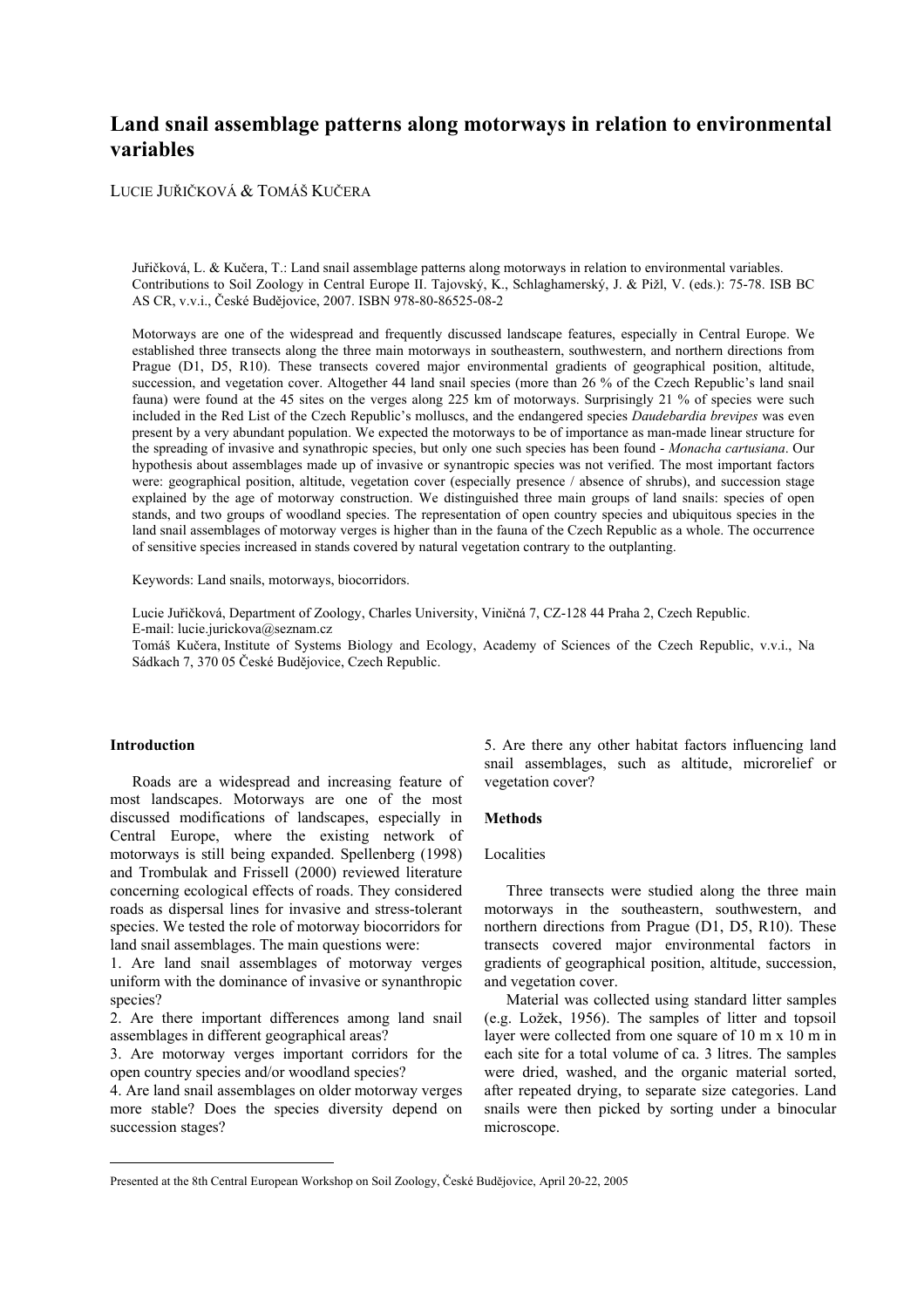The following environmental variables were used: (1) altitude (range 195-510 m a.s.l.), (2) insolation represented by heat index sensu Geiger (1966) (cos [orientation – 202.5°] x tg [slope]), (3) geographical position (latitude, longitude), (4) vegetation cover represented by tree  $(E3)$ , shrub  $(E2)$ , and herb  $(E1)$  layers, a special layer was determined for brambles (ER), (5) age of motorway. Categorial (indicator, so-called "dummy") variables were as covariates: (6) motorway (D1, D5, R10), and (7) direction from Prague (L).

## Numerical analyses

To describe interrelations between land snails and studied environmental factors such as altitude, geographical position, stand cover, age and insolation of habitats, a multivariate analysis was used (Jongman et al., 1987; Legendre and Legendre, 1998). Both unconstrained and constrained ordinations were additionally computed in Canoco for Windows v. 4.5 (Ter Braak and Šmilauer, 2002). The interspecific correlations were computed by Principal Component Analysis (PCA). Subsequently, the positions of highways were projected as passive indicator variables. The relationships between the species and the environmental variables were studied by direct gradient analysis (constrained ordination, see Lepš and Šmilauer, 2003) and the statistical significance of the speciesenvironment relation was tested using the Monte Carlo permutation test (MCPT) in Canonical Correspondence Analysis (CCA). We selected a method with unimodal species response to environment due to the result of analysis of ecological gradient length in Detrended Correspondence Analysis (DCA: weighted-averaging method with detrending; the beta diversity in community composition as measured as the length of the largest gradient was 5.055; for an explanation see Lepš and Šmilauer, 2003: 51.). The species abundance data were log-transformed. For further CCA analyses the centering by species and biplot scaling were selected, and the standardization by species was selected due to the species differences in quantity. Eigenvalues  $(\lambda)$  measure explanatory power of axes and they express their relative importance (Lepš and Šmilauer, 2003). The explanatory effects of environmental variables were evaluated in MCPT by the stepwise procedure that selects variables with the best fit of species data. The MCPT procedure tests the significance of regression (F-statistics and probability of Type I error) under the null hypothesis of independence of species data on the environmental variables. The number of permutations was arbitrarily assigned to 4999. This test evaluated the power of particular environmental variables (Table 1). The significantly important environmental variables were visualized by the ordination biplots in Cano Draw v. 4.12 (Fig. 1) (Ter Braak and Šmilauer, 2002).

#### **Results**

#### Fauna

Samples from 45 sites along 225 km of motorway verges yielded 44 land snail species (more than 26 % of the Czech Republic's land snail fauna). The most abundant ecological groups were: open country species *Vallonia pulchella* (35 sites, 990 specimens) and *V. costata (*15 sites, 304 specimens), species typical for initial stages of succession (*Perpolita hammonis, Vitrina pellucida,* and *Cochlicopa lubrica*), and the "snail weeds" (*Trichia hispida* and *Cepaea hortensis*). Surprisingly, 21 % of the recorded species are given in the Red List of the Czech Republic's mollusks, and the endangered species *Daudebardia brevipes* was even present by a very abundant population. No slug species was found.

The effect of environmental variables on the variability of species composition

We distinguished three main groups of land snails: (i) *Pupilla muscorum, Xerolenta obvia, Chondrula tridens, Valonia costata, V. pulchella, Truncatellina cylindrica* – species typical for open stands; (ii) *Arianta arbustorum, Vertigo pusilla, Columella edentula, Daudebardia brevipes, Semilimax semilimax, Discus rotundatus, Aegopinella pura, A. minor, Plicuteria lubomirskii -* typical for woodlands and shrubs of later succession stages (increasing age) with high cover of brambles (Er); and (iii) *Cochlodina laminata, Clausilia pumila, Carychium tridentatum, Vertigo angustior* – also woodlands snails, but exclusively collected at one site adjacent to the motorway D5.

The variability of species composition was significantly affected by the geographical situation (D1), succession stage (Age), and vegetation cover (E1, Er) (Fig. 1).

## **Discussion**

1. We expected the studied motorways to present man-made linear structures important for the spreading of invasive species (for example Lill et al., 1997), but only a single one has been collected, that is *Monacha cartusiana*. No synantropic species was found. Hence the hypothesis suggesting prevalence of uniform assemblages of invasive or synantropic species was not verified.

2. Every single motorway verge had a unique land snail assemblage different from those of the other sites studied, depending on altitude, vegetation cover, and history.

3. The representation of open country species and ubiquitous species in the land snail assemblages of motorway verges is higher than in the fauna of the Czech Republic as a whole (Juřičková et al., 2001). Woodland species occurred more frequently at sites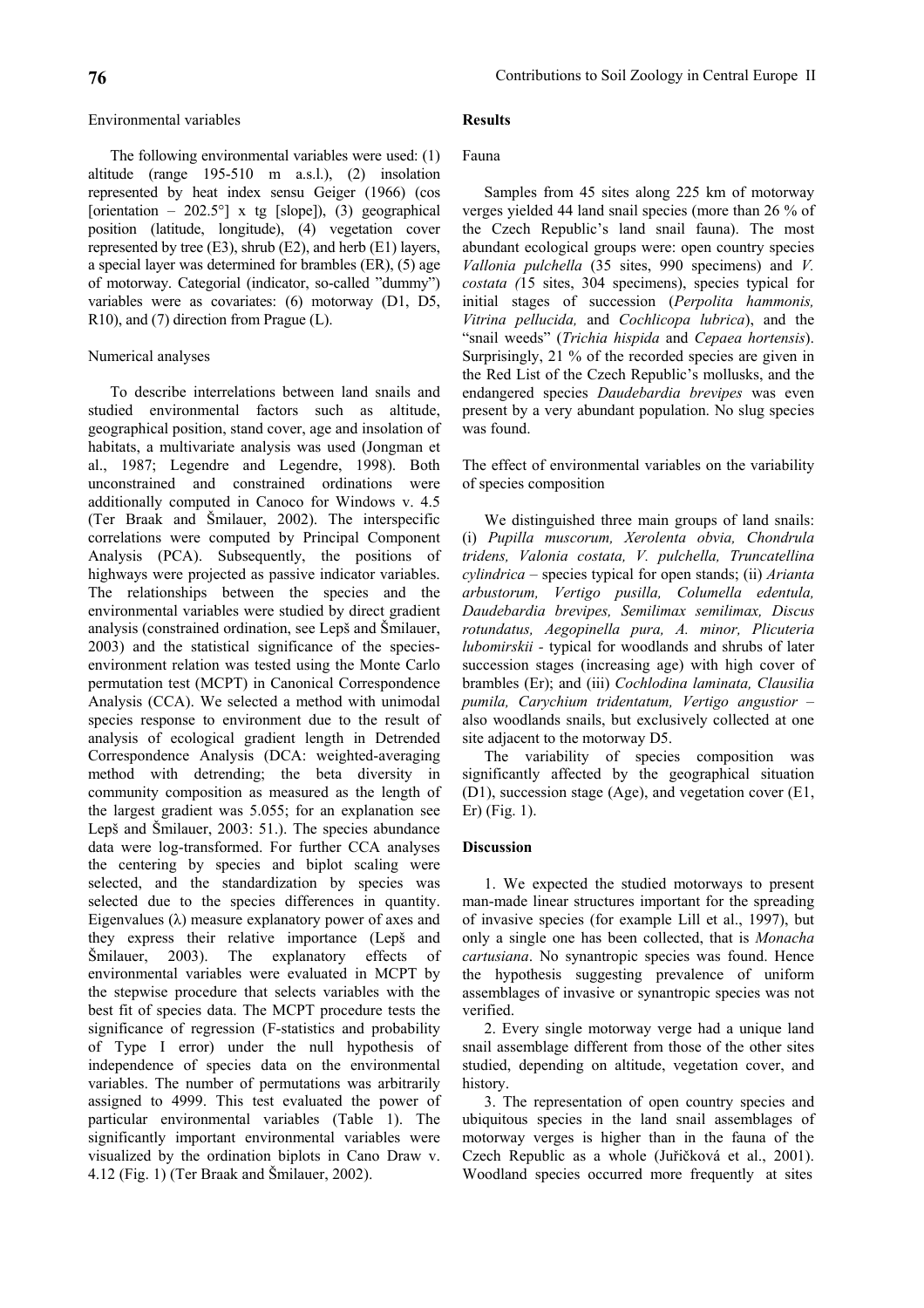Table 1. Permutation test of selected/significant environmental variables (restricted model, variance explained by all variables = 2.39, no. of permutations 4999).

| Variable                    | fit   | F     | p-value | expl env var % | expl_spec |
|-----------------------------|-------|-------|---------|----------------|-----------|
| brambles (ER)               | 0.336 | 3.063 | 0.0188  | 14.1           | 6.6       |
| motorway number D1          | 0.256 | 2.405 | 0.0002  | 10.7           | 5.1       |
| herbs $(E1)$                | 0.195 | 1.87  | 0.0036  | 8.2            | 3.9       |
| km from Prague              | 0.178 | 1.739 | 0.0088  | 7.4            | 3.5       |
| inclination $(tg(Incl))$    | 0.177 | 1.763 | 0.0400  | 7.4            | 3.5       |
| age of motorway (age)       | 0.177 | 1.805 | 0.0080  | 7.4            | 3.5       |
| geographical position $(L)$ | 0.178 | 1.848 | 0.0028  | 7.4            | 3.5       |
| North                       | 0.147 | 1.551 | 0.0410  | 6.1            | 2.9       |
|                             |       |       |         | 68.8           | 32.5      |



Fig. 1. Species-environment CCA biplot diagram of the first  $(\lambda x = 0.41)$  and second  $(\lambda y = 0.31)$  ordinal axes of the significant model. Explanations: arrows are significant environmental factors; tg(lncl) – inclination of motorway verges; km – km from Prague; D1 – motorway D1; Age – number of years since the construction of the corresponding part of motorway; Er –bramles; E1 herb layer; North – orientation.

with shrubs. The reason why brambles were important for the occurrence of the woodland species is still unclear (maybe higher humidity under *Rubus* shrubs?).

4. The strong effect of the age of the motorway (succession stage) is connected with the shrub layer. The occurrence of sensitive species increased in stands covered by natural vegetation contrary to the outplanting.

5. The variability in species composition was also highly affected by the distance from Prague (km), which acted as a substitute variable for altitude, because Prague is surrounded by midlands. Altitude together with inclination (tg (incl)), may be considered as a proxy variable of humidity, as indicated by the position of the hygrophilous snails *Zonitoides nitidus* and *Succinea putris* (Fig. 1).

### **Acknowledgements**

This study originated with support from the Research Plan MSMT 0021620828 and from the project VaV 630/02/03 of the Czech Ministry of Environment.